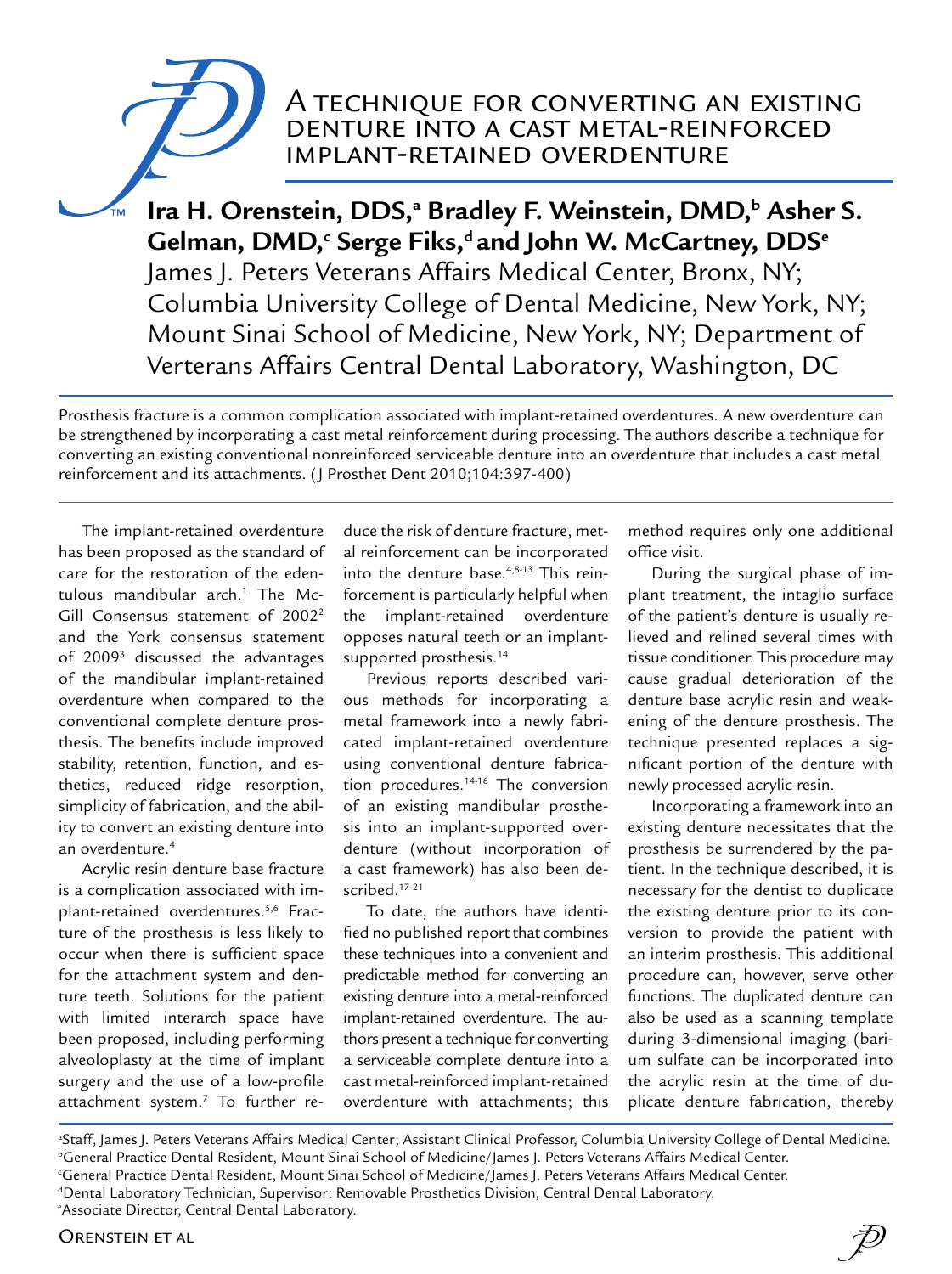making the prosthesis orientation visible on the radiographic images) and can be modified for use as a surgical template. The duplicated denture can also be used in the future if the definitive prosthesis needs to be surrendered by the patient for maintenance or repair.

A framework placed into an overdenture that has thin areas of acrylic resin may compromise esthetic goals if it becomes visible in function. Opaque media formulated to address this potential problem are available that can be applied onto the metal surfaces prior to processing the prosthesis.

The technique described gives the clinician and patient flexible treatment choices. The patient can have a conventional denture fabricated and can retain the option of having it converted into a cast metal-reinforced overdenture in the future.

#### **TECHNIQUE**

#### Clinical procedures

1. Duplicate the definitive prosthesis (DP) (Denture Duplicator; Lang Dental Mfg Co, Wheeling, Ill) following the manufacturer's instructions, using autopolymerizing acrylic resin (Jet Acrylic; Lang Dental Mfg Co) to fabricate an interim prosthesis (IP).

2. Insert the abutments (Loca-

tor; Zest Anchors, Escondido, Calif ) onto the implants at the torque value recommended by the manufacturer. Position the Locator denture caps with black low-density polyethylene patrices (retentive elements) onto the abutments to function as transfer copings (Fig. 1).

3. Relieve the entire intaglio surface of the DP with a bur suitable for trimming acrylic resin (H251E Tungsten Carbide Cutter; Brasseler USA, Savannah, Ga), and confirm that each abutment/processing cap complex does not contact the denture.

4. Transfer the processing caps using a closed-mouth reline impression technique (Permadyne Garant 2:1; 3M ESPE, St. Paul, Minn).<sup>22</sup> Upon removal of the prosthesis, confirm that the processing caps are fully seated in the impression material (Fig. 2).

5. Reline the IP with a resilient lining material (Coe-Comfort Edentulous Tissue Conditioner; GC America, Inc, Alsip, Ill). Instruct the patient to wear the IP while the DP is being altered. Send the DP to the dental laboratory.

#### Laboratory procedures

6. Insert the aluminum matrix analogs into the processing caps in the impression. Box and pour a definitive cast (Modern Materials Denstone Golden Type III; Heraeus Kulzer, Inc,

Armonk, NY) (Figs. 3 and 4).

7. Fabricate a plaster (Modern Materials Lab Plaster Regular Type II; Heraeus Kulzer, Inc) index (Fig. 5). Remove the pink acrylic resin base from the DP, leaving the denture teeth connected to each other.

8. Fabricate a refractory cast using investment material (V.R. Investment System; Dentsply Austenal, York, Pa) suitable for casting a cobalt-chromium framework.

9. Develop a wax pattern (Wire Wax Half Round Blue 12GA; Henry Schein, Inc, Melville, NY) for the fabrication of a cast metal reinforcement, with the denture teeth positioned in the plaster matrix that is seated on the refractory cast (Fig. 6).

10. Cast the framework and reposition it on the definitive cast (Fig. 7). Develop a wax pattern to recreate the denture base (Fig. 8).

11. Flask and heat polymerize the acrylic resin (Lucitone 199 Denture Base Resin, Light; Dentsply Intl), and then finish the denture using dental laboratory pumice (Laboratory Pumice Med/Fine; Henry Schein, Inc) and polishing compound (Ti-Gleam Polishing Compound: Ticonium Division of CMP Industries, Albany, NY) (Fig. 9).

12. Return the prosthesis to the clinician so that the black low-density polyethylene patrices can be replaced with nylon replacement patrices (de-



 **1** Processing caps used to capture orientation of abutments require less denture relief than taller impression copings offered by manufacturer.



**2** Processing caps transferred in rebase impression.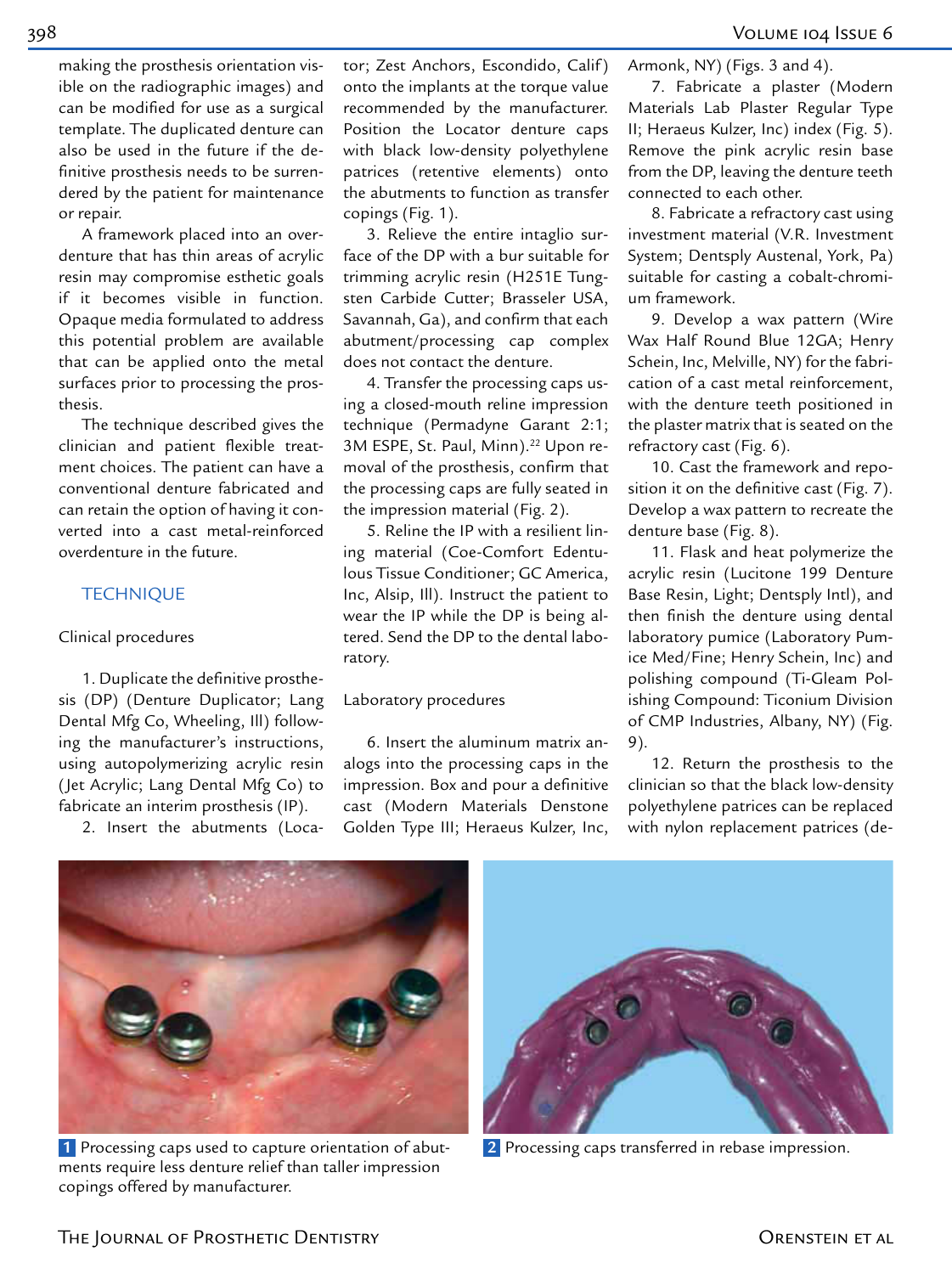

 **3** Aluminum analogs inserted into processing caps in preparation for fabrication of definitive cast.



 **4** Definitive cast with keyways placed in land area to orient plaster index.



 **5** Land area of master cast is lubricated and plaster index is fabricated.



 **6** Plaster index and denture teeth placed on refractory cast permit technician to precisely develop wax pattern for cast metal overdenture reinforcement.



**7** Completed cast metal reinforcement.



 **8** Plaster index is used to wax denture base pattern to its original contours.